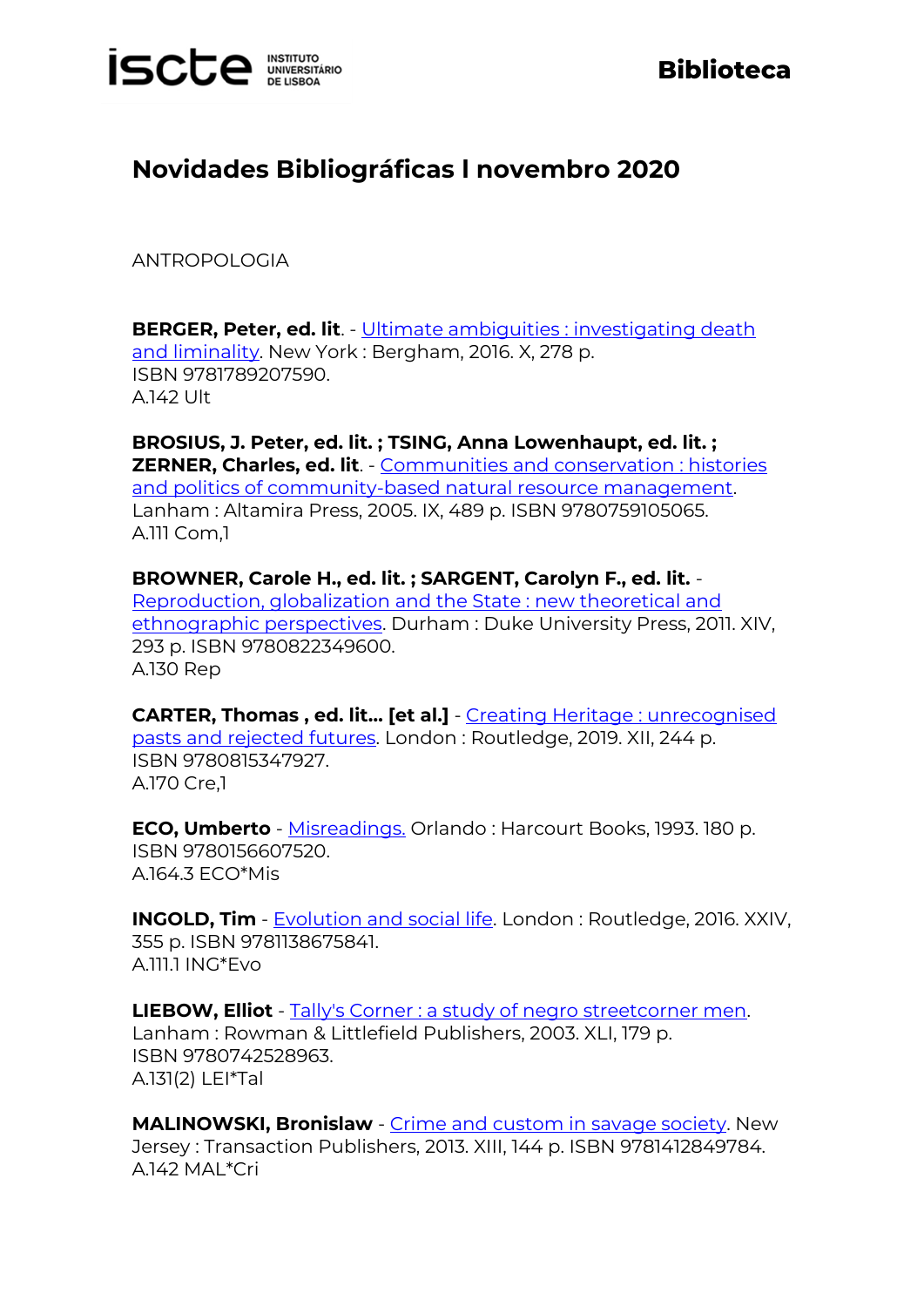

**RUBIN, Gayle S**. - Deviations [: a Gayle Rubin Reader.](https://catalogo.biblioteca.iscte-iul.pt/cgi-bin/koha/opac-detail.pl?biblionumber=107320) Durnham : Duke University Press, 2011. XIV, 484 p. ISBN 9780822349860. A.142.4 RUB\*Dev

**SCHEPER-HUGHES, Nancy, ed. lit. ; BOURGOIS, Philippe, ed. lit.** - [Violence in war and peace.](https://catalogo.biblioteca.iscte-iul.pt/cgi-bin/koha/opac-detail.pl?biblionumber=107304) Malden : Blackwell, 2003. XV, p.496 p. ISBN 9780631223498. A.145 Vio

**WALLMAN, Sandra** - [The capability of places : methods for modelling](https://catalogo.biblioteca.iscte-iul.pt/cgi-bin/koha/opac-detail.pl?biblionumber=107325)  [community response to intrusion and change.](https://catalogo.biblioteca.iscte-iul.pt/cgi-bin/koha/opac-detail.pl?biblionumber=107325) London: Pluto Press, 2011. XI, 172 p. ISBN 9780745331454. A.131 WAL\*Cap

ARQUITETURA E URBANISMO

**BANDARIN, Francesco, ed. lit. ; OERS, Ron van, ed. lit.** - [Reconnecting the city : the historic urban landscape approach and the](https://catalogo.biblioteca.iscte-iul.pt/cgi-bin/koha/opac-detail.pl?biblionumber=107360)  [future of urban heritage.](https://catalogo.biblioteca.iscte-iul.pt/cgi-bin/koha/opac-detail.pl?biblionumber=107360) Chichester : Wiley Blackwell, 2015. XXVIII, 344 p. ISBN 9781118383988. AU.174 Rec

**GADANHO, Pedro, ed. lit**. - Utopia - Dystopia : a paradigm shift in art [and architecture](https://catalogo.biblioteca.iscte-iul.pt/cgi-bin/koha/opac-detail.pl?biblionumber=105227) . Milão : Mousse Publishing, 2017. 254, [6] p. ISBN 9788867492800. AU.005 Uto

**HERTZBERGER, Herman** - [Architecture and structuralism : the](https://catalogo.biblioteca.iscte-iul.pt/cgi-bin/koha/opac-detail.pl?biblionumber=107541)  [ordering of space.](https://catalogo.biblioteca.iscte-iul.pt/cgi-bin/koha/opac-detail.pl?biblionumber=107541) Rotterdam : nai010 publishers, 2015. 232 p. ISBN 9789462081536. AU.111 HER\*Arc

**HOENGER, Christian, … [et al.]** - [Climate as a design factor :](https://catalogo.biblioteca.iscte-iul.pt/cgi-bin/koha/opac-detail.pl?biblionumber=107533)  [architecture and energy.](https://catalogo.biblioteca.iscte-iul.pt/cgi-bin/koha/opac-detail.pl?biblionumber=107533) Luzern : Quart Verlag, 2019. 87 p. ISBN 9783037610732. AU.110 Cli

**KOLAREVIC, Branko, ed. lit. ; DUARTE, José Pinto, ed. lit.** - [Mass](https://catalogo.biblioteca.iscte-iul.pt/cgi-bin/koha/opac-detail.pl?biblionumber=107579)  [customization and design democratization.](https://catalogo.biblioteca.iscte-iul.pt/cgi-bin/koha/opac-detail.pl?biblionumber=107579) London : Routledge, 2019. VIII, 280 p. ISBN 9780815360612. AU.112 Mas,1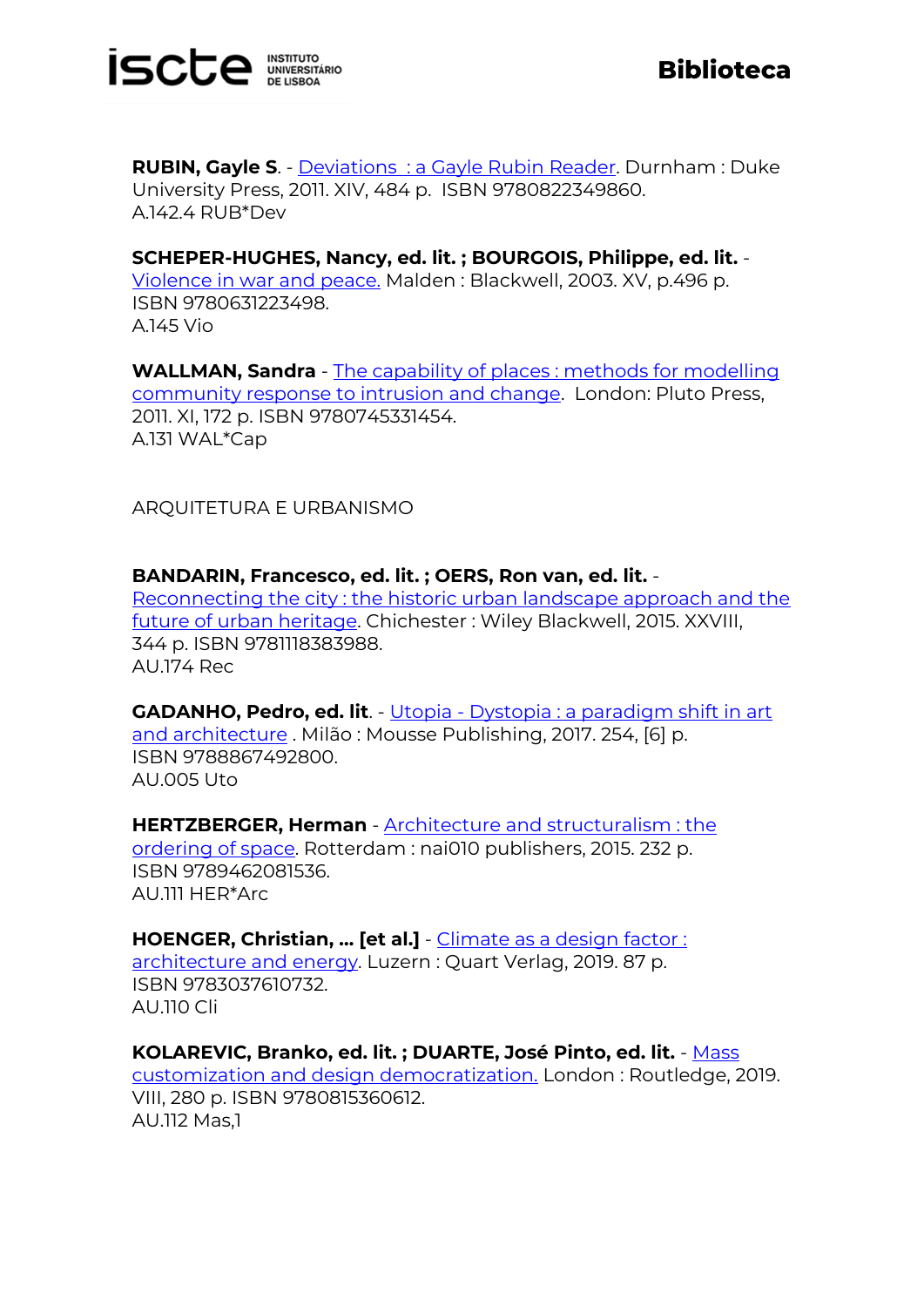

**LAING, Richard** - [Digital participation and collaboration in](https://catalogo.biblioteca.iscte-iul.pt/cgi-bin/koha/opac-detail.pl?biblionumber=107598)  [architectural design.](https://catalogo.biblioteca.iscte-iul.pt/cgi-bin/koha/opac-detail.pl?biblionumber=107598) London : Routledge, 2019. XIV, 146 p. ISBN 9781138062665. AU.112 LAI\*Dig

**LUCAS, Ray** - [Research methods for architecture.](https://catalogo.biblioteca.iscte-iul.pt/cgi-bin/koha/opac-detail.pl?biblionumber=107359) London : Laurence King Publishing, 2016. 208 p. ISBN 9781780677538. AU.110 LUC\*Res

**OFFENHUBER, Dietmar, ed. lit. ; RATTI, Carlo, ed. lit.** - [Decoding the](https://catalogo.biblioteca.iscte-iul.pt/cgi-bin/koha/opac-detail.pl?biblionumber=107408)  [city : urbanism in the age of big Data.](https://catalogo.biblioteca.iscte-iul.pt/cgi-bin/koha/opac-detail.pl?biblionumber=107408) Basel : Birkhauser, 2014. 192 p. ISBN 9783038215974. AU.171 Dec

**OXMAN, Rivka, ed. lit. ; OXMAN, Robert, ed. lit**. - [Theories of the](https://catalogo.biblioteca.iscte-iul.pt/cgi-bin/koha/opac-detail.pl?biblionumber=107599)  [digital in architecture.](https://catalogo.biblioteca.iscte-iul.pt/cgi-bin/koha/opac-detail.pl?biblionumber=107599) London : Routledge, 2014. XXVI, 426 p. ISBN 9780415469234. AU.112 OXM\*The

**RICHARDS, Jonathan** - **Facadism**. New York: Routledge, 1994. XII. 67 p. ISBN 9780415756020. AU.133 RIC\*Fac

**ROCA, Pere ; LOURENÇO, Paulo B., co-aut. ; GAETANI, Angelo, coaut.** - [Historic construction and conservation : materials, systems and](https://catalogo.biblioteca.iscte-iul.pt/cgi-bin/koha/opac-detail.pl?biblionumber=107537)  [damage.](https://catalogo.biblioteca.iscte-iul.pt/cgi-bin/koha/opac-detail.pl?biblionumber=107537) New York : Routledge, 2019. XLII, 324 p. ISBN 9780367145743. AU.178 ROC\*His

DIREITO

**PÉREZ TROYA, Adoración, ed. lit. ; MIQUEL RODRÍGUEZ, Jorge, ed. lit.** - [Derecho de sociedades europeo](https://catalogo.biblioteca.iscte-iul.pt/cgi-bin/koha/opac-detail.pl?biblionumber=107409) . Cizur Menor : Aranzadi, 2019. 434 p. ISBN 9788413093079. D.132 Der,6

**ECONOMIA** 

**BARANZINI, Mauro, ed. lit. ; SCAZZIERI, Roberto, ed. lit**. - [The](https://catalogo.biblioteca.iscte-iul.pt/cgi-bin/koha/opac-detail.pl?biblionumber=107385)  [economic theory of structure and change.](https://catalogo.biblioteca.iscte-iul.pt/cgi-bin/koha/opac-detail.pl?biblionumber=107385) Cambridge : Cambridge University Press, 1990. 362 p. ISBN 9781107405035. E.111 Eco,7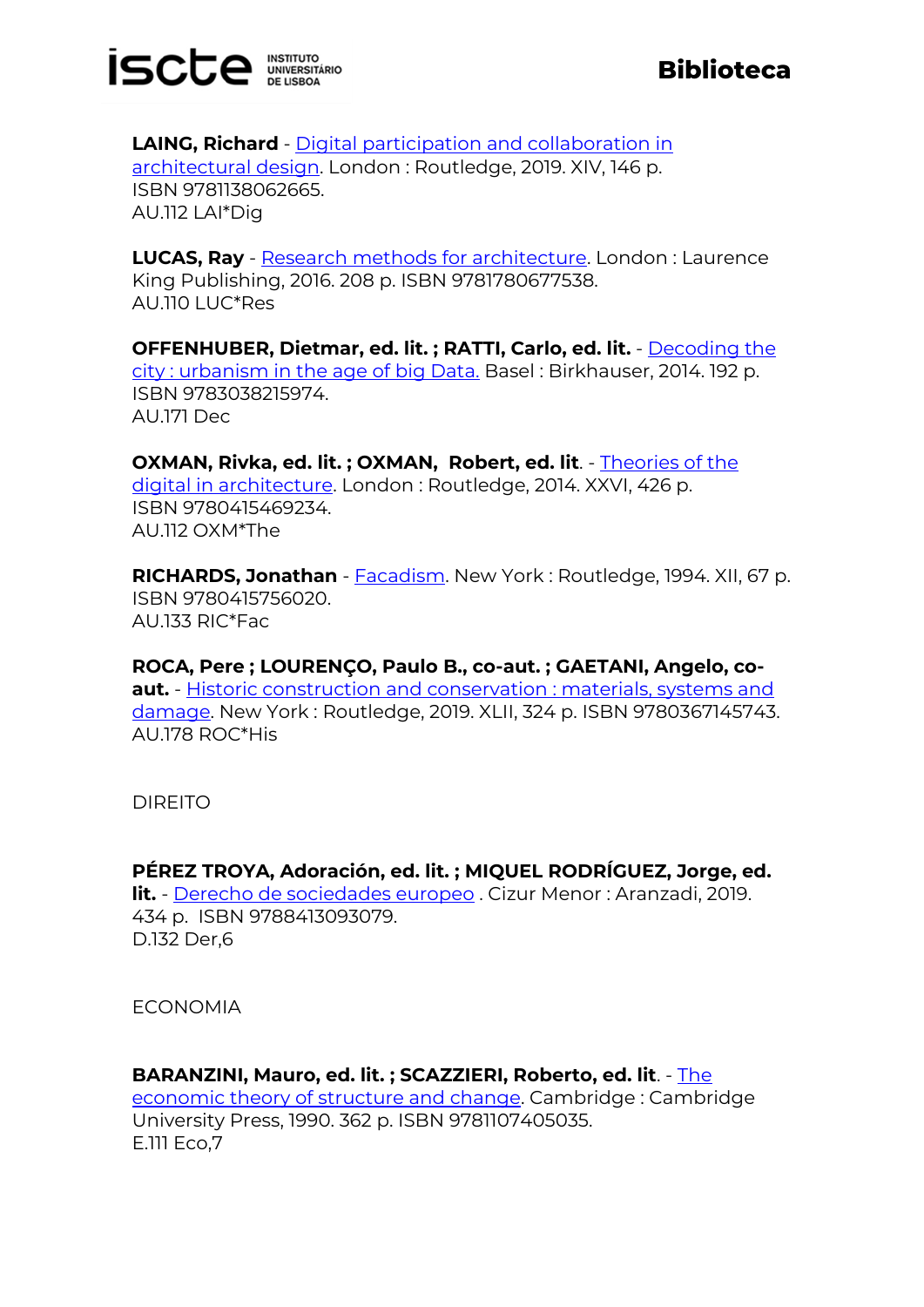

**BOONS, Frank, ed. lit. ; MCMEEKIN, Andrew, ed. lit.** - [Handbook of](https://catalogo.biblioteca.iscte-iul.pt/cgi-bin/koha/opac-detail.pl?biblionumber=107343)  [sustainable innovation.](https://catalogo.biblioteca.iscte-iul.pt/cgi-bin/koha/opac-detail.pl?biblionumber=107343) Cheltenham : Edward Elgar, 2019. IX, 374 p. ISBN 9781788112567. E.171 Han,9

**CHIBBER, Vivek** - [Locked in place : state-building and late](https://catalogo.biblioteca.iscte-iul.pt/cgi-bin/koha/opac-detail.pl?biblionumber=107287)  [industrialization in India.](https://catalogo.biblioteca.iscte-iul.pt/cgi-bin/koha/opac-detail.pl?biblionumber=107287) New York : Princeton University Press, 2003. 334 p. ISBN 9780691126234. E.112 CHI\*Loc

**COHEN, Benjamin J.** - [Advanced introduction to international political](https://catalogo.biblioteca.iscte-iul.pt/cgi-bin/koha/opac-detail.pl?biblionumber=107380)  [economy.](https://catalogo.biblioteca.iscte-iul.pt/cgi-bin/koha/opac-detail.pl?biblionumber=107380) Cheltenham : Edward Elgar, 2019. X, 157 p. ISBN 9781788971560. E.151 COH\*Int

**HUDSON, John** - [The robot revolution : understanding the social and](https://catalogo.biblioteca.iscte-iul.pt/cgi-bin/koha/opac-detail.pl?biblionumber=107284)  [economic impact.](https://catalogo.biblioteca.iscte-iul.pt/cgi-bin/koha/opac-detail.pl?biblionumber=107284) Cheltenham : Edward Elgar, 2019. XIX, 160 p. ISBN 9781788974479. E.170 HUD\*Rob

**LAMBERT, Nick ; TURNER, Jonathan, co-aut. ; HAMFLETT, Andy, coaut.** - [Technology and the blue economy : from autonomous shipping](https://catalogo.biblioteca.iscte-iul.pt/cgi-bin/koha/opac-detail.pl?biblionumber=107383)  [to big data.](https://catalogo.biblioteca.iscte-iul.pt/cgi-bin/koha/opac-detail.pl?biblionumber=107383) London : Kogan Page, 2019. XIV, 272 p. ISBN 9780749483951. E.204 LAM\*Tec

**MILIOS, John** - [The origins of capitalism as a social system : the](https://catalogo.biblioteca.iscte-iul.pt/cgi-bin/koha/opac-detail.pl?biblionumber=107330)  [prevalence of an aleatory encounter.](https://catalogo.biblioteca.iscte-iul.pt/cgi-bin/koha/opac-detail.pl?biblionumber=107330) London : Routledge, 2018. X, 242 p. ISBN 9780367894672. E.112 MIL\*Ori

**MIROWSKI, Philip, ed. lit. ; PLEHWE, Dieter, ed. lit**. - [The road from](https://catalogo.biblioteca.iscte-iul.pt/cgi-bin/koha/opac-detail.pl?biblionumber=107391)  [Mont Pèlerin : the making of the neoliberal thought collective.](https://catalogo.biblioteca.iscte-iul.pt/cgi-bin/koha/opac-detail.pl?biblionumber=107391)  Cambridge : Harvard University Press, 2015. XXIV, 469 p. ISBN 9780674088344. E.113 Roa

**OATLEY, Thomas** - [International political economy.](https://catalogo.biblioteca.iscte-iul.pt/cgi-bin/koha/opac-detail.pl?biblionumber=107384) London: Taylor & Francis, 2019. XVII, 393 p. ISBN 9781138390348. - International student edition. E.151 OAT\*Int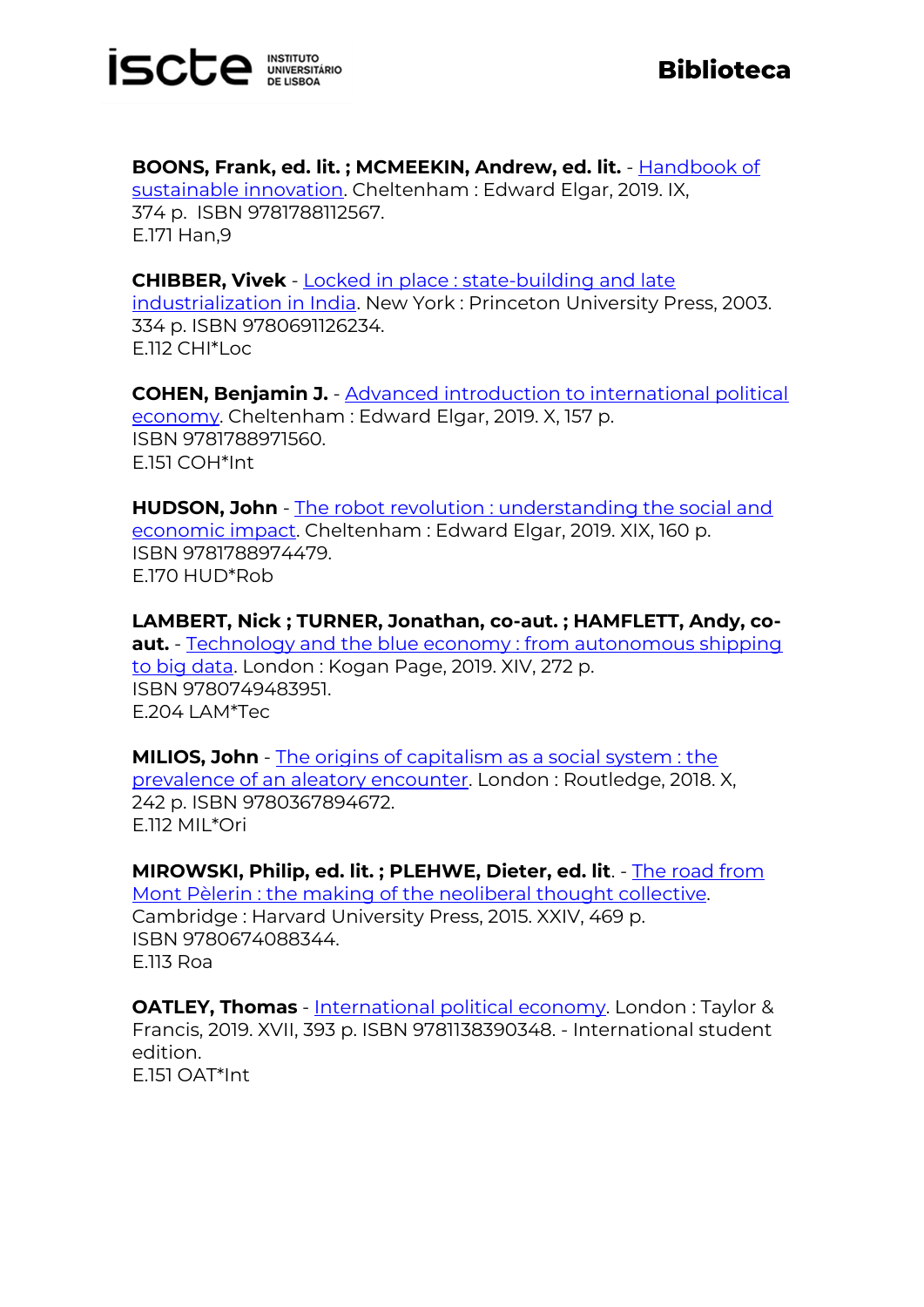

**O'BRIEN, Robert ; WILLIAMS, Marc, co-aut**. - [Global political economy](https://catalogo.biblioteca.iscte-iul.pt/cgi-bin/koha/opac-detail.pl?biblionumber=107306)  [: evolution and dynamics.](https://catalogo.biblioteca.iscte-iul.pt/cgi-bin/koha/opac-detail.pl?biblionumber=107306) London : Red Globe Press, 2020. XVII, 424 p. ISBN 9781352009507. E.151 OBR\*Glo

**PIORE, Michael J.** - Birds of passage : migrant labor and industrial [societies.](https://catalogo.biblioteca.iscte-iul.pt/cgi-bin/koha/opac-detail.pl?biblionumber=107381) Cambridge : Cambridge University Press, 1979. X, 229 p. ISBN 9780521280587. E.190 PIO\*Bir

**RATTEN, Vanessa, ed. lit. ; RAMIREZ-PASILLAS, Marcela, ed. lit. ; LUNDBERG, Hans, ed. lit.** - [Managing sustainable innovation.](https://catalogo.biblioteca.iscte-iul.pt/cgi-bin/koha/opac-detail.pl?biblionumber=107326) London : Routledge, 2020. XIII, 194 p. ISBN 9780367210311. E.171 Man

**RINALDI, Gustavo** - [Economics for policy makers : a guide for non](https://catalogo.biblioteca.iscte-iul.pt/cgi-bin/koha/opac-detail.pl?biblionumber=107351)[economists.](https://catalogo.biblioteca.iscte-iul.pt/cgi-bin/koha/opac-detail.pl?biblionumber=107351) London : Routledge, 2019. XVII, 330 p. ISBN 9781138388819. E.110 RIN\*Eco

**SCHEVE, Kenneth ; STASAVAGE, David, co-aut.** - [Taxing the rich : a](https://catalogo.biblioteca.iscte-iul.pt/cgi-bin/koha/opac-detail.pl?biblionumber=107401)  [history of fiscal fairness in the United States and Europe.](https://catalogo.biblioteca.iscte-iul.pt/cgi-bin/koha/opac-detail.pl?biblionumber=107401) Princeton : Princeton University Press, 2016. XV, 266 p. ISBN 9780691165455. E.140 SCH\*Tax

**SIMON, David, ed. lit.** - [Key thinkers on development.](https://catalogo.biblioteca.iscte-iul.pt/cgi-bin/koha/opac-detail.pl?biblionumber=107390) London: Routledge, 2019. XXVIII, 490 p. ISBN 9781138494329. E.120.2 Key

**TYMOIGNE, Eric ; WRAY, L. Randall, co-aut**. - [The rise and fall of](https://catalogo.biblioteca.iscte-iul.pt/cgi-bin/koha/opac-detail.pl?biblionumber=107323)  [money manager capitalism : Minsky's half century from World War](https://catalogo.biblioteca.iscte-iul.pt/cgi-bin/koha/opac-detail.pl?biblionumber=107323)  [Two to the Great Recession.](https://catalogo.biblioteca.iscte-iul.pt/cgi-bin/koha/opac-detail.pl?biblionumber=107323) London : Routledge, 2016. IX, 298 p. ISBN 9781138650169. E.143 TYM\*Ris

ESTUDOS AFRICANOS

**ALMEIDA, Eugénio da Costa** - [África colonial no centenário da Guerra](https://catalogo.biblioteca.iscte-iul.pt/cgi-bin/koha/opac-detail.pl?biblionumber=106910)  [de 1914-1918 : Angola e Moçambique, os casos em análise](https://catalogo.biblioteca.iscte-iul.pt/cgi-bin/koha/opac-detail.pl?biblionumber=106910) . Mauritius : Novas Edições Acadêmicas, 2018. 73, [5] p. ISBN 978620218181778. EA.AAU 6 ALM\*Áfr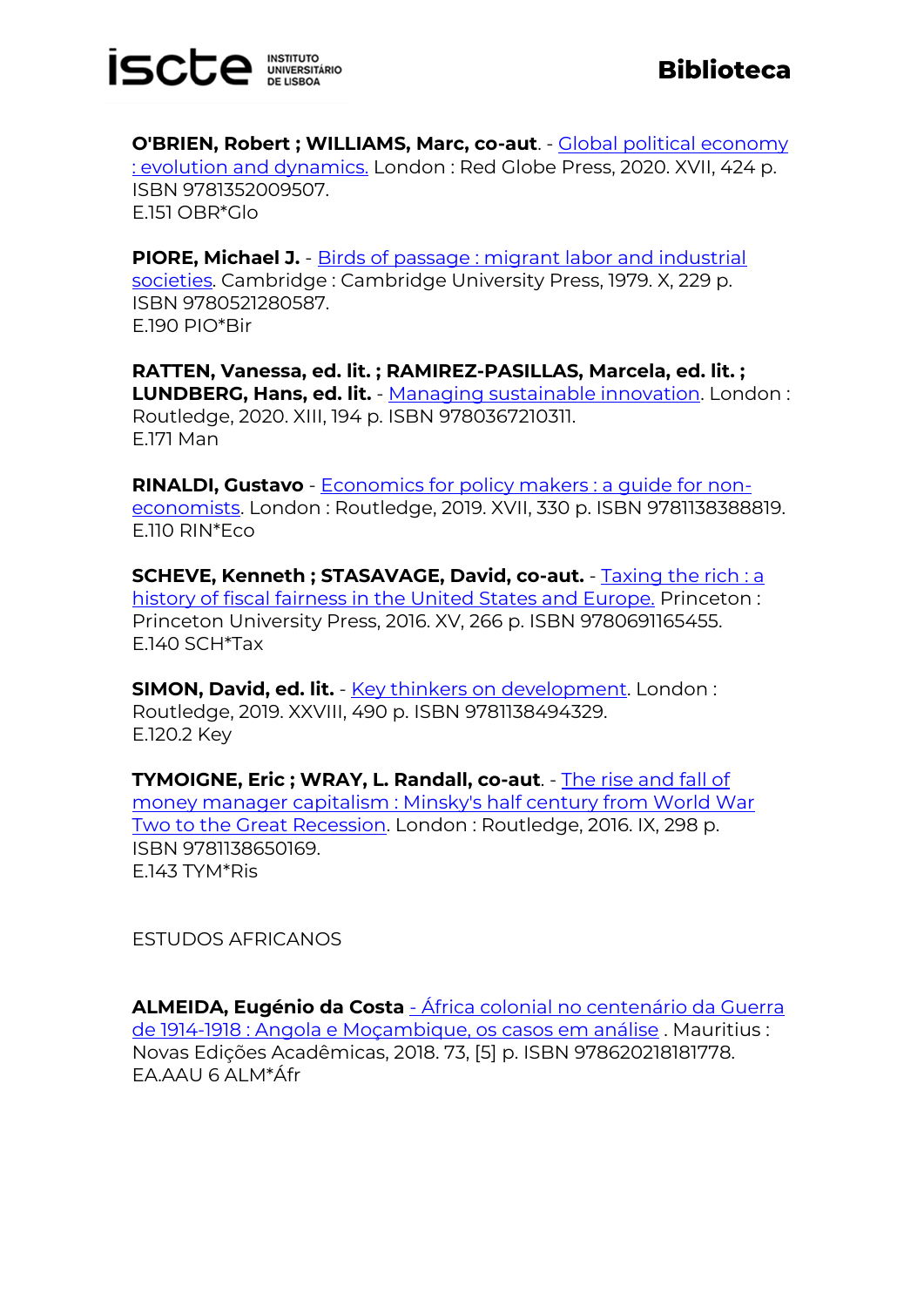

PSICOLOGIA SOCIAL

**BOYER, Pascal** - [Minds make societies : how cognition explains the](https://catalogo.biblioteca.iscte-iul.pt/cgi-bin/koha/opac-detail.pl?biblionumber=107318)  [World Humans Create.](https://catalogo.biblioteca.iscte-iul.pt/cgi-bin/koha/opac-detail.pl?biblionumber=107318) New Haven : Yale University Press, 2018. X, 359 p. ISBN 9780300223453. PS.123 BOY\*Min

**SOCIOLOGIA** 

**ANDERSON, Perry** - [Spectrum : from right to left in the world of ideas.](https://catalogo.biblioteca.iscte-iul.pt/cgi-bin/koha/opac-detail.pl?biblionumber=107321) London : Verso Books , 2007. XVII, 398 p. ISBN 9781844671359. S.191 AND\*Spe

**APOSTOLOPOULOU, Elia, ed. lit. ; CORTES-VAZQUEZ, Jose A., ed. lit**. - [The right to nature : social movements, environmental justice and](https://catalogo.biblioteca.iscte-iul.pt/cgi-bin/koha/opac-detail.pl?biblionumber=107636)  [neoliberal natures.](https://catalogo.biblioteca.iscte-iul.pt/cgi-bin/koha/opac-detail.pl?biblionumber=107636) London : Routledge, 2019. XXI, [1], 324 p. S.160 Rig

**BIGGS, Selden ; HELMS, Lelia B., co-aut.** - [The practice of American](https://catalogo.biblioteca.iscte-iul.pt/cgi-bin/koha/opac-detail.pl?biblionumber=107601)  [Public Policymaking.](https://catalogo.biblioteca.iscte-iul.pt/cgi-bin/koha/opac-detail.pl?biblionumber=107601) London : Routledge, 2007. XXVIII, 563 p. ISBN 9780765617750. S.191 BIG\*Pra

**COLLER, Xavier, ed. lit. ; CORDERO, Guillermo, ed. lit. ; JAIME-CASTILLO, Antonio M., ed. lit**. - [The selection of politicians in times of](https://catalogo.biblioteca.iscte-iul.pt/cgi-bin/koha/opac-detail.pl?biblionumber=107591)  [crisis.](https://catalogo.biblioteca.iscte-iul.pt/cgi-bin/koha/opac-detail.pl?biblionumber=107591) London : Routledge, 2018. XV, 288 p. ISBN 9780367591427. S.196 Sel

**DEMMERS, Jolle** - [Theories of violent conflict : an introduction.](https://catalogo.biblioteca.iscte-iul.pt/cgi-bin/koha/opac-detail.pl?biblionumber=107305) London : Routledge, 2017. X, 166 p. ISBN 9781138856400. S.191 DEM\*The

**FERNANDES, Jorge M., ed. lit. ; BANDEIRA, Cristina Leston, ed. lit.** - [Iberian legislatures in comparative perspective.](https://catalogo.biblioteca.iscte-iul.pt/cgi-bin/koha/opac-detail.pl?biblionumber=107622) London : Routledge, 2019. XIX, [1], 271 p. ISBN 9781138479678. S.196 Ibe

**FERNANDES, Tiago, ed. lit.** - [Variedades da democracia na Europa do](https://catalogo.biblioteca.iscte-iul.pt/cgi-bin/koha/opac-detail.pl?biblionumber=107596)  [sul 1968-2016 : uma comparação entre Espanha, França, Grécia, Itália e](https://catalogo.biblioteca.iscte-iul.pt/cgi-bin/koha/opac-detail.pl?biblionumber=107596)  [Portugal.](https://catalogo.biblioteca.iscte-iul.pt/cgi-bin/koha/opac-detail.pl?biblionumber=107596) Lisboa : ICS. Imprensa de Ciências Sociais, 2017. [12], 336 p. ISBN 9789726714521. S.191 Var